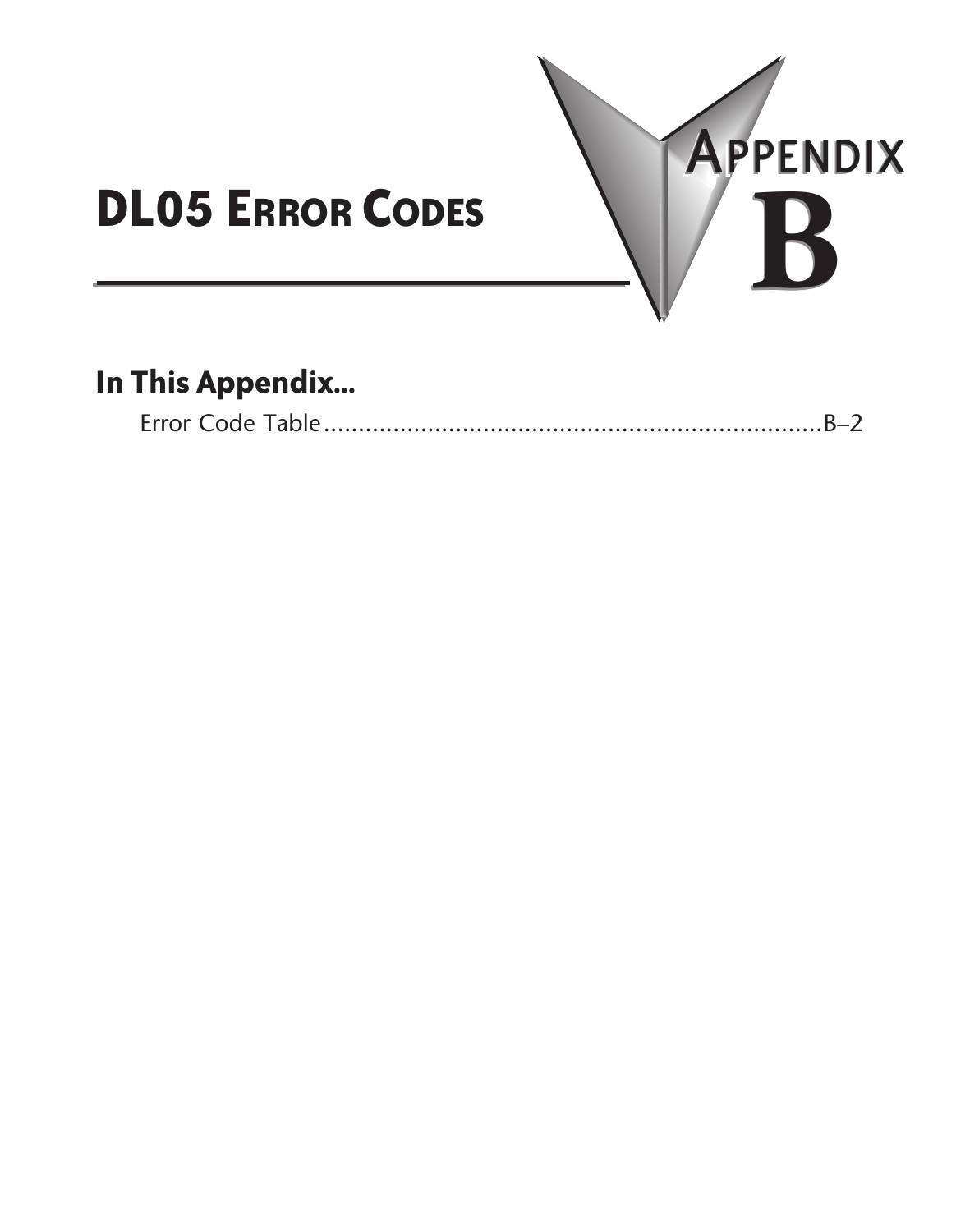| <b>DL205 Error Code</b>                           | <b>Description</b>                                                                                                                                                                                                                                                                                                                                                               |
|---------------------------------------------------|----------------------------------------------------------------------------------------------------------------------------------------------------------------------------------------------------------------------------------------------------------------------------------------------------------------------------------------------------------------------------------|
| E003<br><b>SOFTWARE</b><br>TIME-OUT               | If the program scan time exceeds the time allotted to the watchdog timer, this error will<br>occur. SP51 will be on and the error code will be stored in V7755. To correct this problem<br>add RSTWT instructions in FOR NEXT loops and subroutines or use AUX 55 to extend the<br>time allotted to the watchdog timer.                                                          |
| E041<br><b>CPU BATTERY LOW</b>                    | The CPU battery is low and should be replaced. SP43 will be on and the error code will be<br>stored in V7757.                                                                                                                                                                                                                                                                    |
| E099<br>PROGRAM<br><b>MEMORY EXCEEDED</b>         | If the compiled program length exceeds the amount of available CPU RAM, this error will<br>occur. SP52 will be on and the error code will be stored in V7755. Reduce the size of the<br>application program.                                                                                                                                                                     |
| E104<br><b>WRITE FAILED</b>                       | A write to the CPU was not successful. Disconnect the power, remove the CPU, and make<br>sure the EEPROM is not write protected. If the EEPROM is not write protected, make sure<br>the EEPROM is installed correctly. If both conditions are OK, replace the CPU.                                                                                                               |
| E151<br><b>BAD COMMAND</b>                        | A parity error has occurred in the application program. SP44 will be on and the error code<br>will be stored in V7755. This problem may possibly be due to electrical noise. Clear the<br>memory and download the program again. Correct any grounding problems. If the error<br>returns. replace the EEPROM or the CPU.                                                         |
| E155<br><b>RAM FAILURE</b>                        | A checksum error has occurred in the system RAM. SP44 will be on and the error code<br>will be stored in V7755. This problem may possibly be due to a low battery, electrical noise<br>or a CPU RAM failure. Clear the memory and download the program again. Correct any<br>grounding problems. If the error returns, replace the CPU.                                          |
| E202<br>MISSING I/O<br><b>MODULE</b>              | An I/O module has failed to communicate with the CPU or is missing from the base. SP45<br>will be on and the error code will be stored in V7756. Run AUX42 to determine the slot and<br>base location of the module reporting the error.                                                                                                                                         |
| E210<br><b>POWER FAULT</b>                        | A short duration power drop-out occurred on the main power line supplying power to the<br>base.                                                                                                                                                                                                                                                                                  |
| E250<br>COMMUNICATION FAILURE<br>IN THE I/O CHAIN | A failure has occurred in the local I/O system. The problem could be in the base I/O bus or<br>the base power supply. SP45 will be on and the error code will be stored in V7755. Run<br>AUX42 to determine the base location reporting the error.                                                                                                                               |
| E252<br>NEW I/O CFG                               | This error occurs when the auto configuration check is turned on in the CPU and the actual<br>I/O configuration has changed either by moving modules in a base or changing types of<br>modules in a base. You can return the modules to the original position/types or run AUX45<br>to accept the new configuration. SP47 will be on and the error code will be stored in V7755. |
| E262<br>I/O OUT OF RANGE                          | An out-of-range I/O address has been encountered in the application program. Correct the<br>invalid address in the program. SP45 will be on and the error code will be stored in V7755.                                                                                                                                                                                          |
| E312<br>HP COMM<br><b>ERROR 2</b>                 | A data error was encountered during communications with the CPU. Clear the error and<br>retry the request. If the error continues, check the cabling between the two devices, replace<br>the Handheld Programmer, then if necessary replace the CPU. SP46 will be on and the error<br>code will be stored in V7756.                                                              |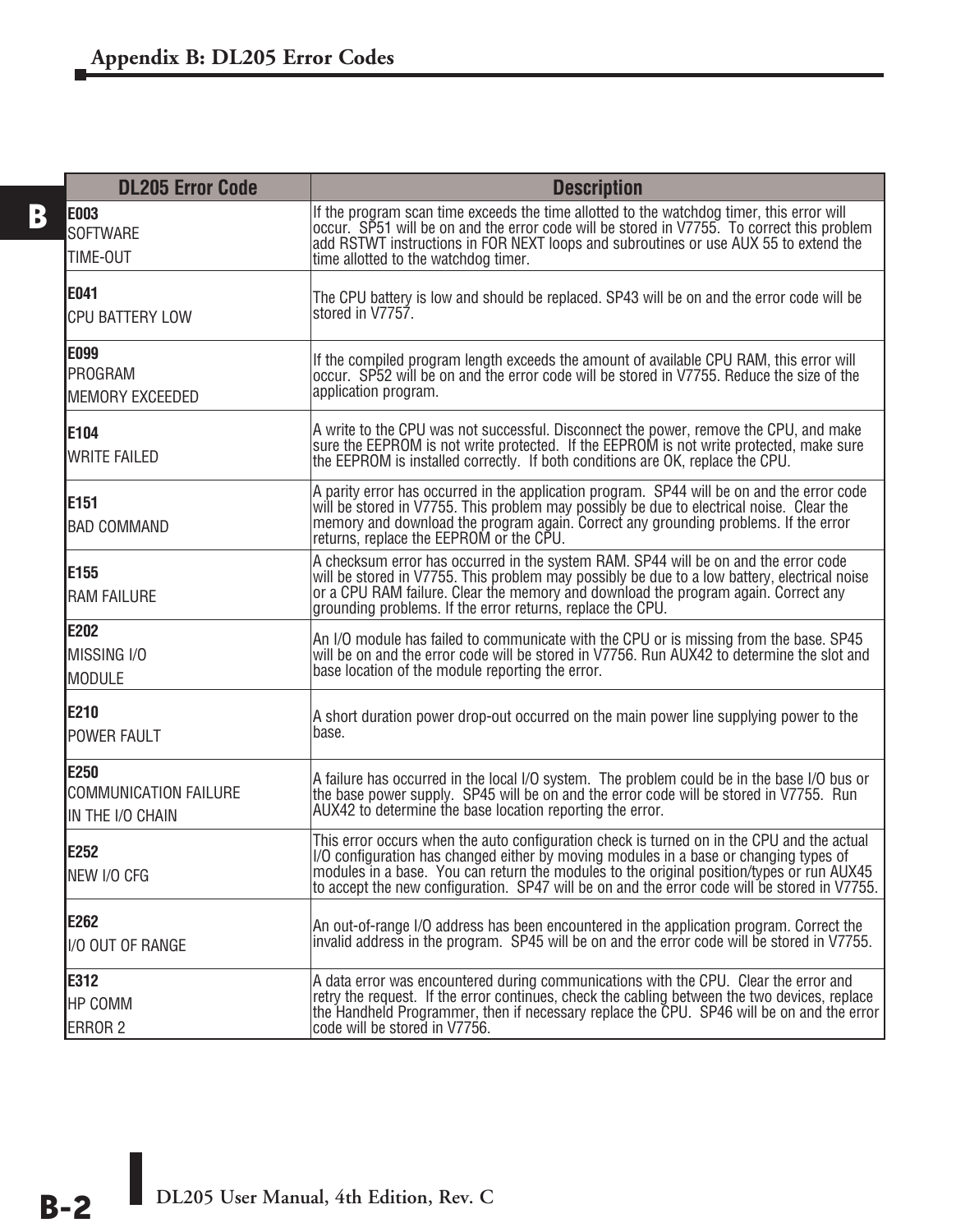| <b>DL205 Error Code</b>                               | <b>Description</b>                                                                                                                                                                                                                                                                                                        |
|-------------------------------------------------------|---------------------------------------------------------------------------------------------------------------------------------------------------------------------------------------------------------------------------------------------------------------------------------------------------------------------------|
| E313<br>HP COMM<br>ERROR 3                            | An address error was encountered during communications with the CPU. Clear the error and<br>retry the request. If the error continues, check the cabling between the two devices; replace<br>the Handheld Programmer; then, if necessary, replace the CPU.<br>SP46 will be on and the error code will be stored in V7756. |
| E316<br>HP COMM ERROR 6                               | A mode error was encountered during communications with the CPU. Clear the error<br>and retry the request. If the error continues, replace the Handheld Programmer; then if<br>necessary, replace the CPU. SP46 will be on and the error code will be stored in V7756.                                                    |
| E320<br>HP COMM TIME-OUT                              | The CPU did not respond to the Handheld Programmer communication request. Check to<br>ensure cabling is correct and not defective. Power cycle the system; If the error continues,<br>replace the CPU first and then the Handheld Programmer, if necessary.                                                               |
| E321<br><b>COMM ERROR</b>                             | A data error was encountered during communication with the CPU. Check to ensure cabling<br>is correct and not defective. Power cycle the system and, if the error continues, replace the<br>CPU first and then the Handheld Programmer, if necessary.                                                                     |
| E4**<br>INO PROGRAM                                   | A syntax error exists in the application program. The most common is a missing END<br>statement. Run AUX21 to determine which one of the E4 <sup>**</sup> series of errors is being flagged.<br>SP52 will be on and the error code will be stored in V7755.                                                               |
| E401<br>MISSING END STATEMENT                         | All application programs must terminate with an END statement. Enter the END statement in<br>the appropriate location in your program. SP52 will be on and the error code will be stored<br>in V7755.                                                                                                                     |
| E402<br>MISSING LBL                                   | A GOTO, GTS, MOVMC or LDLBL instruction was used without the appropriate label. Refer<br>to the programming manual for details on these instructions. SP52 will be on and the error<br>code will be stored in V7755.                                                                                                      |
| E403<br>MISSING RET (DL240 ONLY)                      | A subroutine in the program does not end with the RET instruction.<br>SP52 will be on and the error code will be stored in V7755.                                                                                                                                                                                         |
| E404<br><b>MISSING FOR</b><br>(DL240, DL250-1, DL260) | A NEXT instruction does not have the corresponding FOR instruction. SP52 will be on and<br>the error code will be stored in V7755.                                                                                                                                                                                        |
| E405<br>MISSING NEXT<br>(DL240/250-1/260)             | A FOR instruction does not have the corresponding NEXT instruction. SP52 will be on and<br>the error code will be stored in V7755.                                                                                                                                                                                        |
| E406<br><b>MISSING IRT</b>                            | An interrupt routine in the program does not end with the IRT instruction. SP52 will be on<br>and the error code will be stored in V7755.                                                                                                                                                                                 |
| E412<br>SBR/LBL>64<br>(DL240/250-1/260)               | There are more than 64 SBR, LBL or DLBL instructions in the program. This error is also<br>returned if there is greater than 128 GTS or GOTO instructions used in the program.<br>SP52 will be on and the error code will be stored in V7755.                                                                             |

**DL205 User Manual, 4th Edition, Rev. C B-3**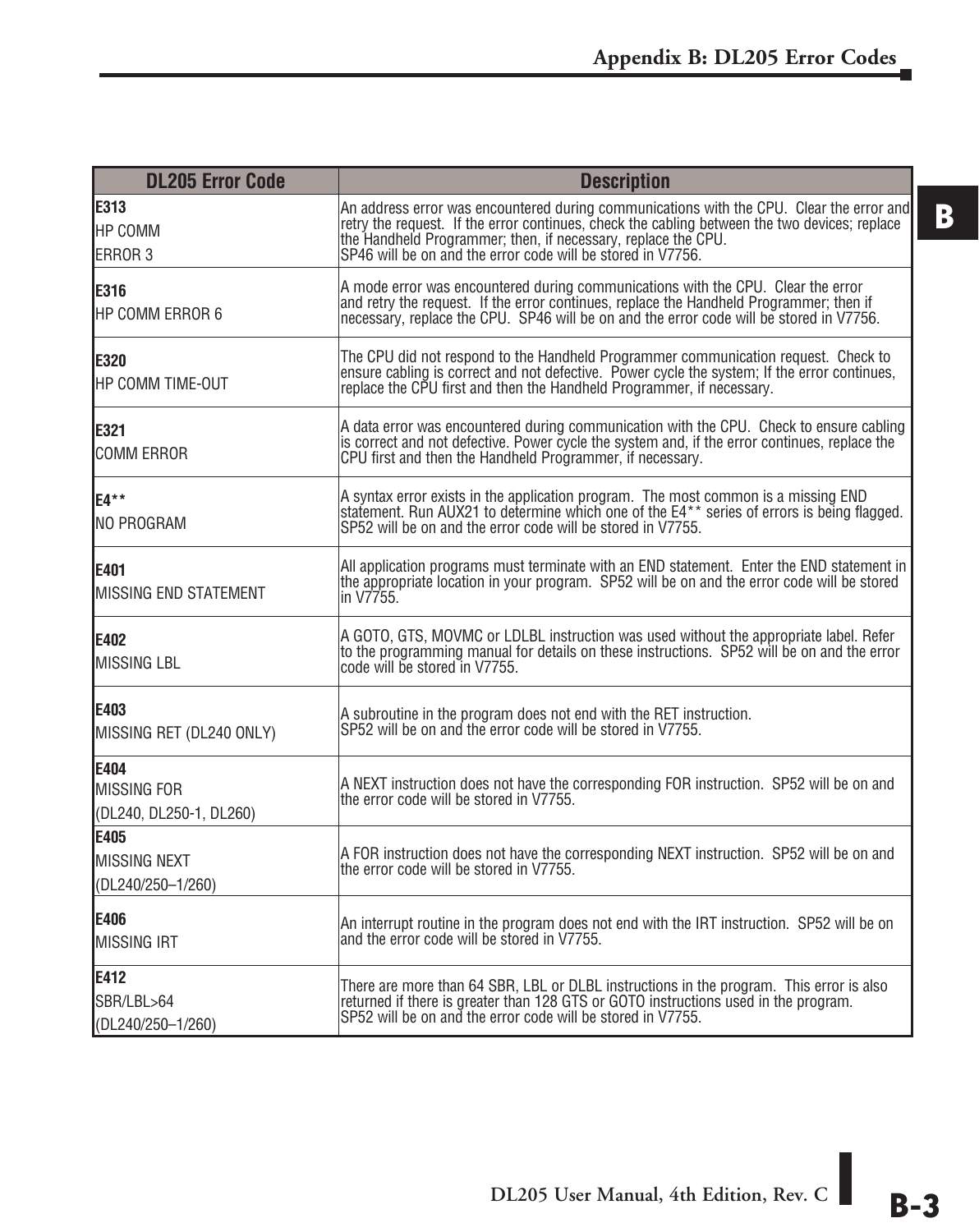| <b>DL205 Error Code</b>                                                   | <b>Description</b>                                                                                                                                                                                                          |
|---------------------------------------------------------------------------|-----------------------------------------------------------------------------------------------------------------------------------------------------------------------------------------------------------------------------|
| E413<br>FOR/NEXT>64<br>(DL240/250-1/260)                                  | There are more than 64 FOR/NEXT loops in the application program. SP52 will be on and<br>the error code will be stored in V7755.                                                                                            |
| <b>E421</b><br><b>DUPLICATE STAGE</b><br><b>REFERENCE</b>                 | Two or more SG or ISG labels exist in the application program with the same number. A<br>unique number must be allowed for each Stage and Initial Stage. SP52 will be on and the<br>error code will be stored in V7755.     |
| E422<br><b>DUPLICATE</b><br><b>SBR/LBL REFERENCE</b>                      | Two or more SBR or LBL instructions exist in the application program with the same<br>number. A unique number must be allowed for each Subroutine and Label. SP52 will be on<br>and the error code will be stored in V7755. |
| E423<br><b>NESTED LOOPS</b><br>(DL240/250-1/260)                          | Nested loops (programming one FOR/NEXT loop inside of another) is not allowed in the<br>DL240/250–1/260 series. SP52 will be on and the error code will be stored in V7755.                                                 |
| <b>F431</b><br><b>INVALID ISG/SG</b><br><b>ADDRESS</b>                    | An ISG or SG must not be programmed after the end statement such as in a subroutine.<br>SP52 will be on and the error code will be stored in V7755.                                                                         |
| <b>F432</b><br><b>INVALID JUMP</b><br>(GOTO) ADDRESS<br>(DL240/250-1/260) | An LBL that corresponds to a GOTO instruction must not be programmed after the end<br>statement such as in a subroutine. SP52 will be on and the error code will be stored in<br>V7755.                                     |
| È433<br><b>INVALID SBR</b><br><b>ADDRESS</b><br>(DL240/250-1/260)         | An SBR must be programmed after the end statement, not in the main body of the program<br>or in an interrupt routine. SP52 will be on and the error code will be stored in V7755.                                           |
| <b>E435</b><br><b>INVALID RT</b><br><b>ADDRESS</b><br>(DL240/250-1/260)   | An RT must be programmed after the end statement, not in the main body of the program or<br>in an interrupt routine. SP52 will be on and the error code will be stored in V7755.                                            |
| E436<br><b>INVALID INT</b><br><b>ADDRESS</b>                              | An INT must be programmed after the end statement, not in the main body of the program.<br>SP52 will be on and the error code will be stored in V7755.                                                                      |
| E438<br><b>INVALID IRT</b><br><b>ADDRESS</b>                              | An IRT must be programmed after the end statement, not in the main body of the program.<br>SP52 will be on and the error code will be stored in V7755.                                                                      |
| E440<br><b>INVALID DATA</b><br><b>ADDRESS</b>                             | Either the DLBL instruction has been programmed in the main program area (not after the<br>END statement), or the DLBL instruction is on a rung containing input contact(s).                                                |
| E441<br>ACON/NCON<br>(DL240/250-1/260)                                    | An ACON or NCON must be programmed after the end statement, not in the main body of<br>the program. SP52 will be on and the error code will be stored in V7755.                                                             |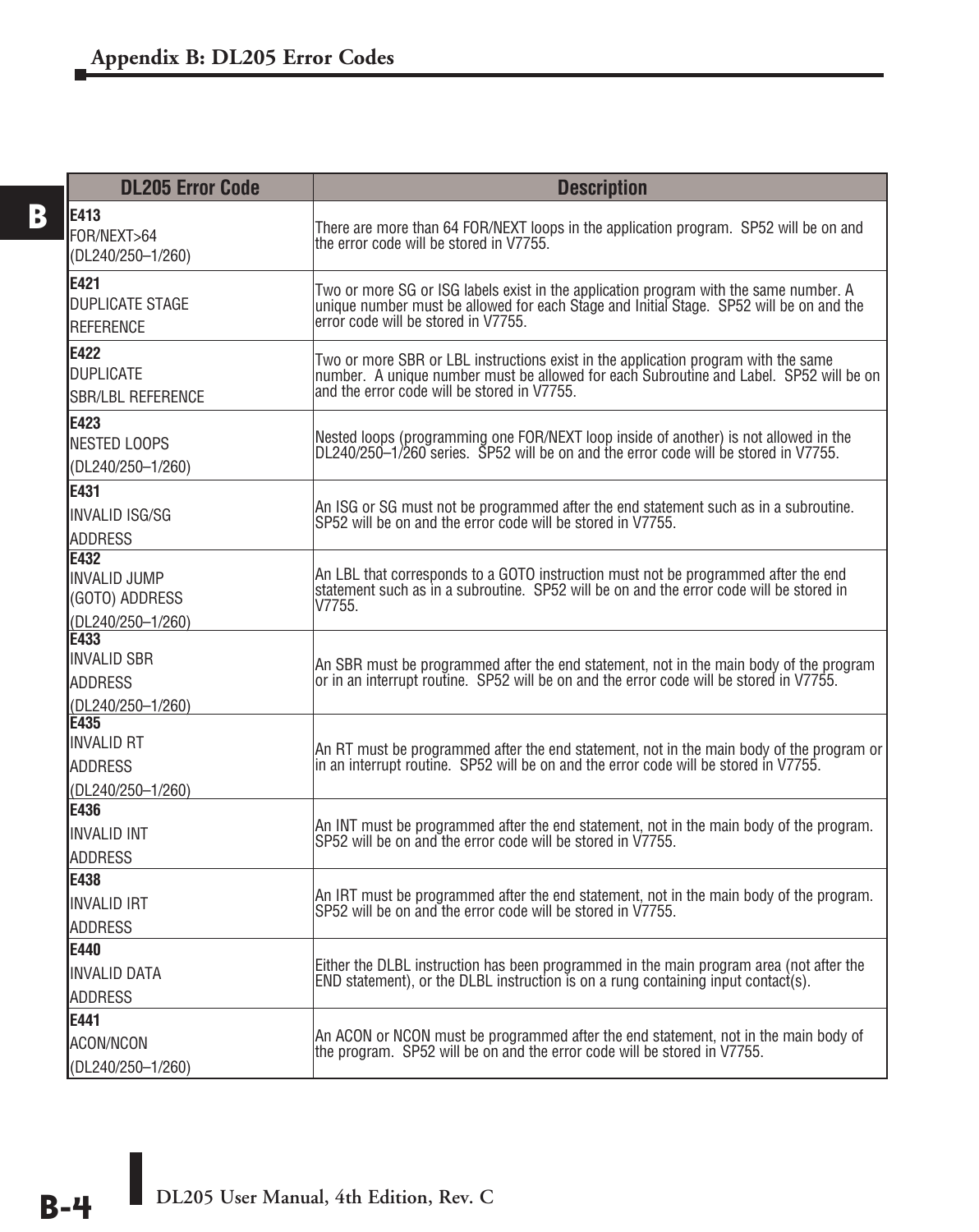| <b>DL205 Error Codes</b>                    | <b>Description</b>                                                                                                                                                  |
|---------------------------------------------|---------------------------------------------------------------------------------------------------------------------------------------------------------------------|
| E451<br><b>BAD MLS/MLR</b>                  | MLS instructions must be numbered in ascending order from top to bottom.                                                                                            |
| E452<br>IX AS COIL                          | An X data type is being used as a coil output.                                                                                                                      |
| E453<br>IMISSING T/C                        | A timer or counter contact is being used where the associated timer or counter does not<br>exist.                                                                   |
| E454<br><b>BAD TMRA</b>                     | One of the contacts is missing from a TMRA instruction.                                                                                                             |
| E455<br><b>BAD CNT</b>                      | One of the contacts is missing from a CNT or UDC instruction.                                                                                                       |
| E456<br><b>BAD SR</b>                       | One of the contacts is missing from the SR instruction.                                                                                                             |
| E461<br><b>ISTACK OVERFLOW</b>              | More than nine levels of logic have been stored on the stack.<br>Check the use of OR STR and AND STR instructions.                                                  |
| E462<br><b>I</b> STACK<br><b>IUNDERFLOW</b> | An unmatched number of logic levels have been stored on the stack.<br>Ensure the number of AND STR and OR STR instructions match the number of STR<br>instructions. |
| E463<br>LOGIC ERROR                         | An STR instruction was not used to begin a rung of ladder logic.                                                                                                    |
| E464<br>MISSING CKT                         | A rung of ladder logic is not terminated properly.                                                                                                                  |
| E471<br><b>DUPLICATE COIL</b><br>REFERENCE  | Two or more OUT instructions reference the same I/O point.                                                                                                          |
| E472<br><b>DUPLICATE TMR</b><br>REFERENCE   | Two or more TMR instructions reference the same number.                                                                                                             |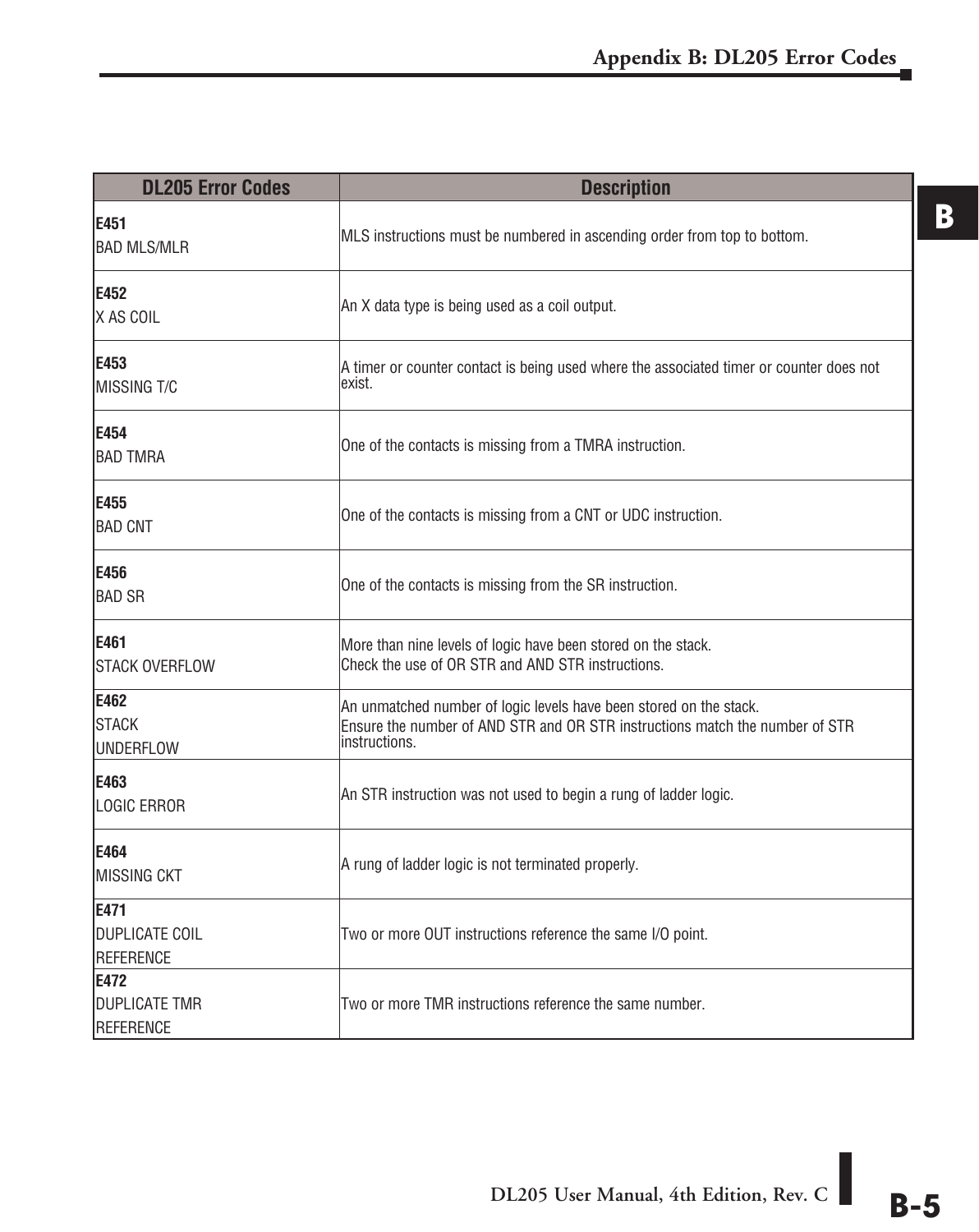| <b>DL205 Error Code</b>                                   | <b>Description</b>                                                                                                                                                   |
|-----------------------------------------------------------|----------------------------------------------------------------------------------------------------------------------------------------------------------------------|
| <b>E473</b><br><b>DUPLICATE CNT</b><br><b>REFERENCE</b>   | Two or more CNT instructions reference the same number.                                                                                                              |
| <b>E480</b><br><b>INVALID CV</b><br><b>ADDRESS</b>        | The CV instruction is used in a subroutine or program interrupt routine.<br>The CV instruction may only be used in the main program area (before the END statement). |
| <b>E481</b><br>CONFLICTING<br><b>INSTRUCTIONS</b>         | An instruction exists between convergence stages.                                                                                                                    |
| <b>E482</b><br>MAX. CV<br><b>INSTRUCTIONS</b><br>EXCEEDED | Number of CV instructions exceeds 17.                                                                                                                                |
| E483<br><b>INVALID CVJMP</b><br><b>ADDRESS</b>            | CVJMP has been used in a subroutine or a program interrupt routine.                                                                                                  |
| E484<br><b>MISSING CV</b><br>INSTRUCTION                  | CVJMP is not preceded by the CV instruction.<br>A CVJMP must immediately follow the CV instruction.                                                                  |
| <b>E485</b><br>NO CVJMP                                   | A CVJMP instruction is not placed between the CV and the SG, ISG, BLK, BEND, END<br>instruction.                                                                     |
| E486<br><b>INVALID BCALL</b><br><b>ADDRESS</b>            | A BCALL is used in a subroutine or a program interrupt routine.<br>The BCALL instruction may only be used in the main program area (before the END<br>statement).    |
| E487<br><b>MISSING BLK</b><br><b>INSTRUCTION</b>          | The BCALL instruction is not followed by a BLK instruction.                                                                                                          |
| E488<br><b>INVALID BLK</b><br><b>ADDRESS</b>              | The BLK instruction is used in a subroutine or a program interrupt.<br>Another BLK instruction is used between the BCALL and the BEND instructions.                  |
| E489<br><b>DUPLICATED CR</b><br><b>REFERENCE</b>          | The control relay used for the BLK instruction is being used as an output elsewhere.                                                                                 |
| E490<br>MISSING SG<br><b>INSTRUCTION</b>                  | The BLK instruction is not immediately followed by the SG instruction.                                                                                               |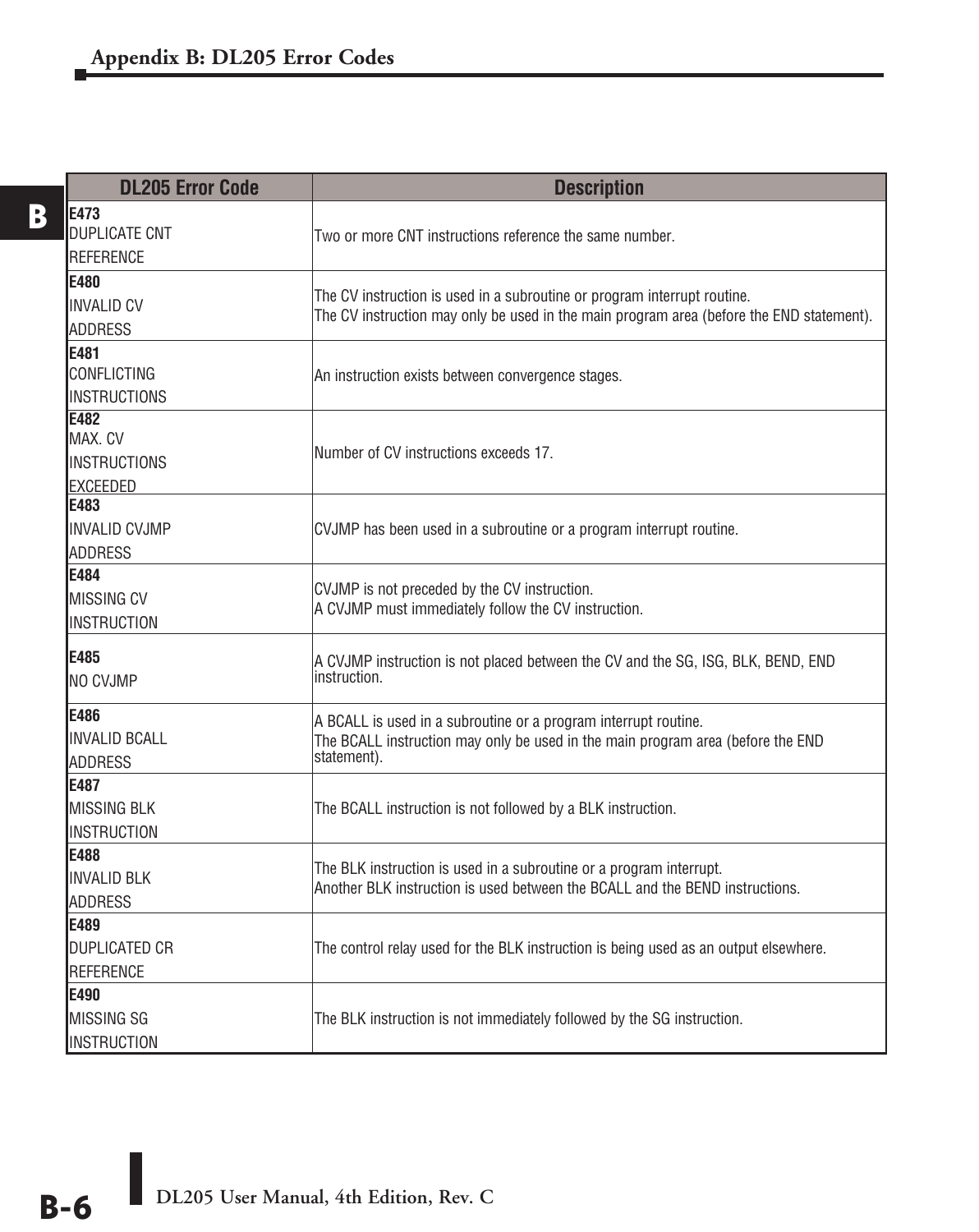| <b>DL205 Error Code</b>                                      | <b>Description</b>                                                                                                                         |
|--------------------------------------------------------------|--------------------------------------------------------------------------------------------------------------------------------------------|
| E491<br>IINVALID ISG<br><b>INSTRUCTION</b><br><b>ADDRESS</b> | There is an ISG instruction between the BLK and BEND instructions.                                                                         |
| E492<br><b>INVALID BEND</b><br><b>ADDRESS</b>                | The BEND instruction is used in a subroutine or a program interrupt routine.<br>The BEND instruction is not followed by a BLK instruction. |
| E493<br><b>MISSING REQUIRED</b><br><b>INSTRUCTION</b>        | A [CV, SG, ISG, BLK, BEND] instruction must immediately follow the BEND instruction.                                                       |
| E494<br><b>MISSING BEND</b><br><b>INSTRUCTION</b>            | The BLK instruction is not followed by a BEND instruction.                                                                                 |
| E499<br>PRINT<br><b>INSTRUCTION</b>                          | Invalid PRINT instruct usage. Quotations and/or spaces were not entered or entered<br>incorrectly.                                         |
| E501<br><b>BAD ENTRY</b>                                     | An invalid keystroke or series of keystrokes was entered into the Handheld Programmer.                                                     |
| E502<br><b>BAD ADDRESS</b>                                   | An invalid or out-of-range address was entered into the Handheld Programmer.                                                               |
| E503<br><b>BAD COMMAND</b>                                   | An invalid instruction was entered into the Handheld Programmer.                                                                           |
| E504<br><b>BAD REF/VAL</b>                                   | An invalid value or reference number was entered with an instruction.                                                                      |
| E505<br><b>INVALID</b><br><b>INSTRUCTION</b>                 | An invalid instruction was entered into the Handheld Programmer.                                                                           |
| E506<br>INVALID<br><b>OPERATION</b>                          | An invalid operation was attempted by the Handheld Programmer.                                                                             |
| E520<br><b>BAD OP-RUN</b>                                    | An operation which is invalid in the RUN mode was attempted by the Handheld Programmer.                                                    |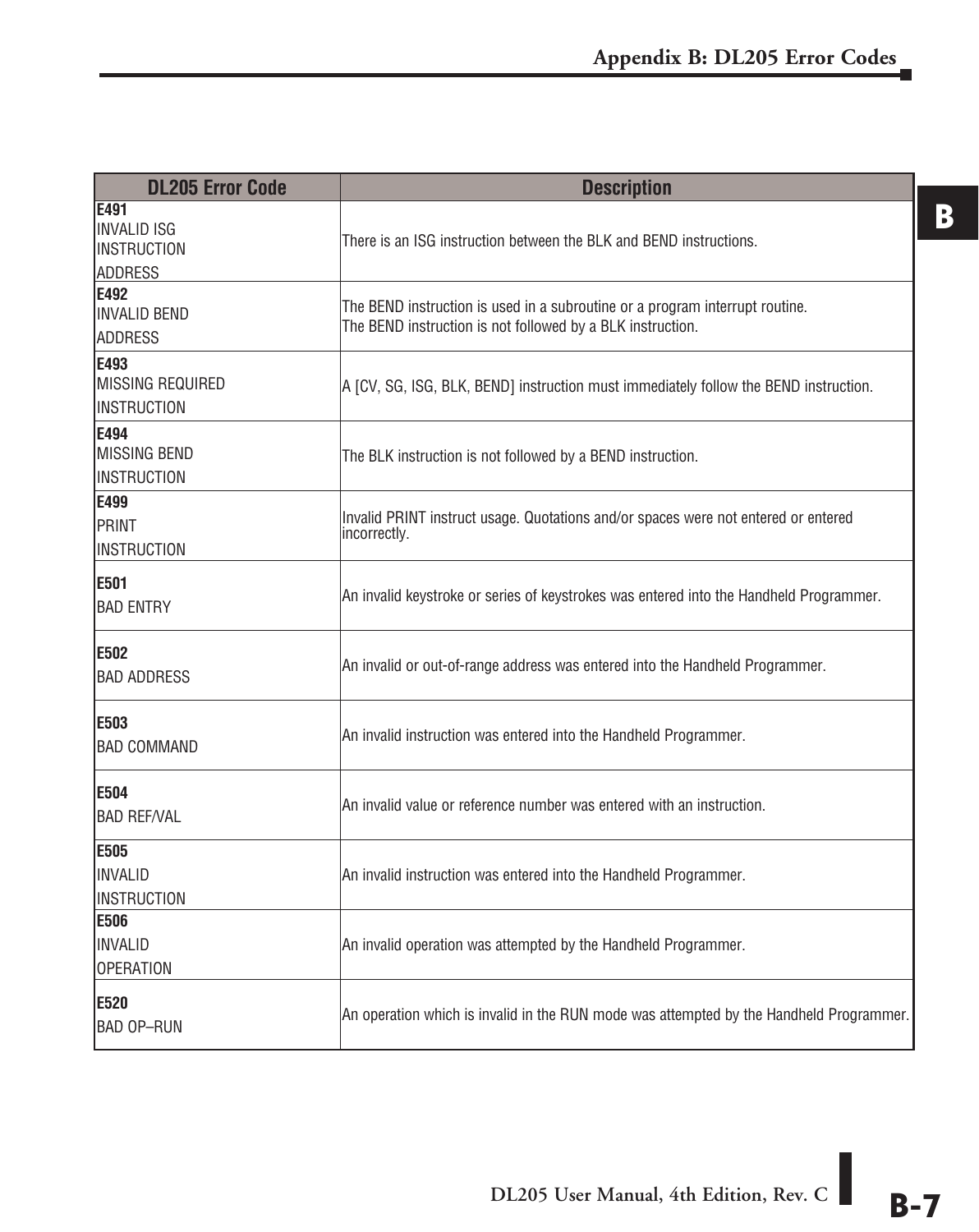| <b>DL205 Error Code</b>                         | <b>Description</b>                                                                                                                 |
|-------------------------------------------------|------------------------------------------------------------------------------------------------------------------------------------|
| E521<br><b>BAD OP-TRUN</b>                      | An operation which is invalid in the TEST RUN mode was attempted by the Handheld<br>Programmer.                                    |
| IE523<br><b>BAD OP-TPGM</b>                     | An operation which is invalid in the TEST PROGRAM mode was attempted by the Handheld<br>Programmer.                                |
| E524<br>BAD OP-PGM                              | An operation which is invalid in the PROGRAM mode was attempted by the Handheld<br>Programmer.                                     |
| E525<br><b>MODE SWITCH</b><br>(DL240/250-1/260) | An operation was attempted by the Handheld Programmer while the CPU mode switch was<br>in a position other than the TERM position. |
| E526<br><b>OFF LINE</b>                         | The Handheld Programmer is in the OFFLINE mode. To change to the ONLINE mode, use the<br>MODE key.                                 |
| E527<br>ON LINE                                 | The Handheld Programmer is in the ONLINE mode. To change to the OFFLINE mode, use the<br>MODE key.                                 |
| E528<br><b>CPU MODE</b>                         | The operation attempted is not allowed during a Run Time Edit.                                                                     |
| <b>E540</b><br><b>CPU LOCKED</b>                | The CPU has been password locked. To unlock the CPU, use AUX82 with the password.                                                  |
| E541<br><b>WRONG</b><br><b>PASSWORD</b>         | The password used to unlock the CPU with AUX82 was incorrect.                                                                      |
| <b>E542</b><br>PASSWORD RESET                   | The CPU powered up with an invalid password and reset the password to 00000000.<br>A password may be re-entered using AUX81.       |
| E601<br><b>MEMORY FULL</b>                      | Attempted to enter an instruction which required more memory than is available in the CPU.                                         |
| E602<br><b>INSTRUCTION</b><br>MISSING           | A search function was performed and the instruction was not found.                                                                 |
| <b>E604</b><br>REFERENCE<br><b>MISSING</b>      | A search function was performed and the reference was not found.                                                                   |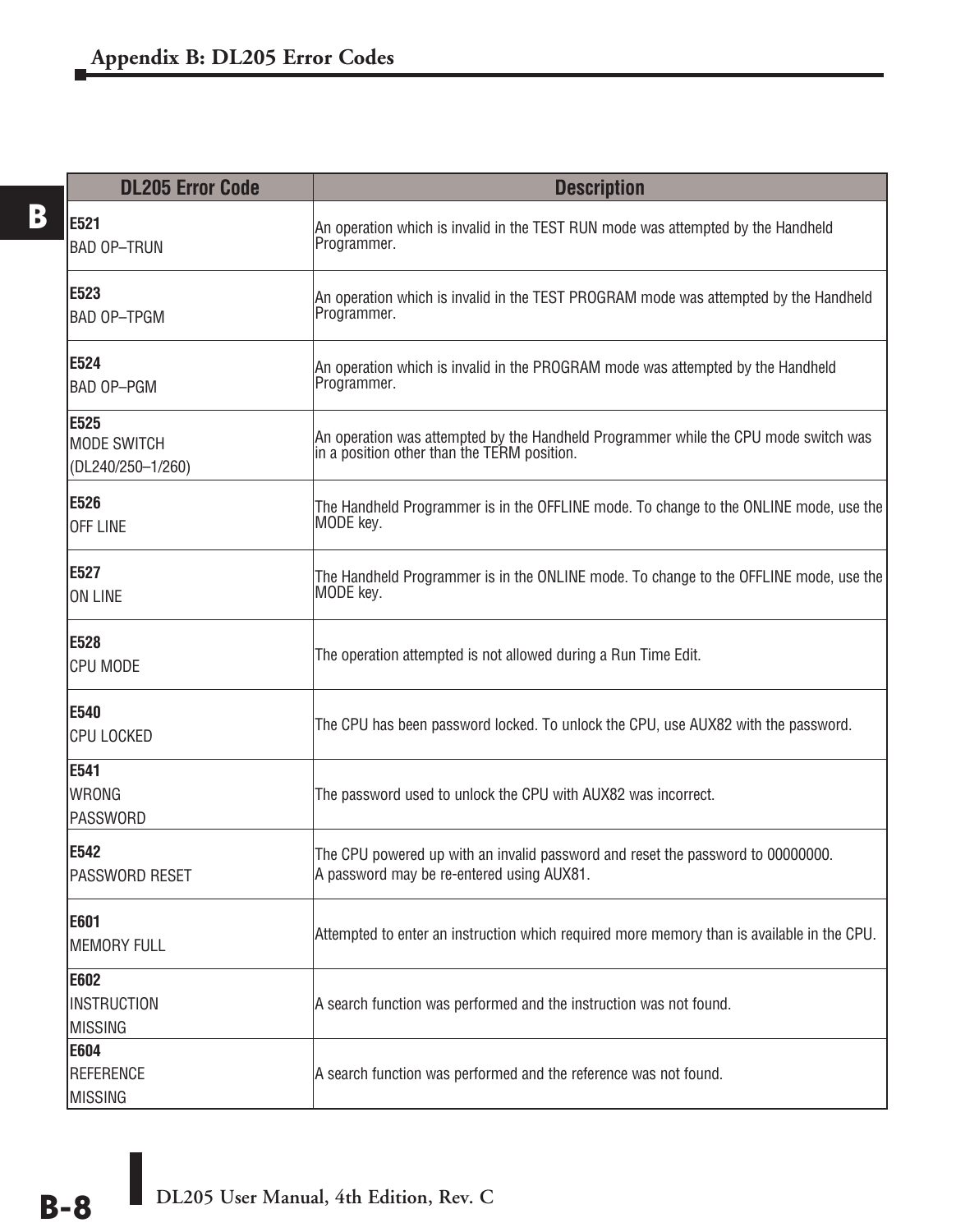| <b>DL205 Error Code</b>         | <b>Description</b>                                                                                                                                                       |
|---------------------------------|--------------------------------------------------------------------------------------------------------------------------------------------------------------------------|
| E610<br><b>BAD I/O TYPE</b>     | The application program has referenced an I/O module as the incorrect type of module.                                                                                    |
| E620<br>OUT OF MEMORY           | An attempt to transfer more data between the CPU and Handheld Programmer than the<br>receiving device can hold.<br>DV-1000: mismatch between MOVMC and LBL instructions. |
| E621<br>EEPROM NOT<br>BLANK     | An attempt to write to a non-blank EEPROM was made.<br>Erase the EEPROM and then retry the write.                                                                        |
| E622<br>INO HPP EEPROM          | A data transfer was attempted with no EEPROM (or possibly a faulty EEPROM) installed in<br>the Handheld Programmer.                                                      |
| E623<br><b>SYSTEM EEPROM</b>    | A function was requested with an EEPROM which contains system information only.                                                                                          |
| E624<br><b>V-MEMORY ONLY</b>    | A function was requested with an EEPROM which contains V-memory data only.                                                                                               |
| E625<br>PROGRAM ONLY            | A function was requested with an EEPROM which contains program data only.                                                                                                |
| E627<br><b>BAD WRITE</b>        | An attempt to write to a write protected or faulty EEPROM was made.<br>Check the write protect jumper and replace the EEPROM if necessary.                               |
| E628<br>EEPROM TYPE ERROR       | The wrong size EEPROM is being used.<br>The DL230 and DL240 CPUs use different size EEPROMs.                                                                             |
| E640<br><b>COMPARE ERROR</b>    | A compare between the EEPROM and the CPU was found to be in error.                                                                                                       |
| <b>E650</b><br>HPP SYSTEM ERROR | A system error has occurred in the Handheld Programmer.<br>Power cycle the Handheld Programmer.<br>If the error returns, replace the Handheld Programmer.                |
| E651<br><b>HPP ROM ERROR</b>    | A ROM error has occurred in the Handheld Programmer.<br>Power cycle the Handheld Programmer.<br>If the error returns, replace the Handheld Programmer.                   |
| E652<br><b>HPP RAM ERROR</b>    | A RAM error has occurred in the Handheld Programmer.<br>Power cycle the Handheld Programmer.<br>If the error returns, replace the Handheld Programmer.                   |